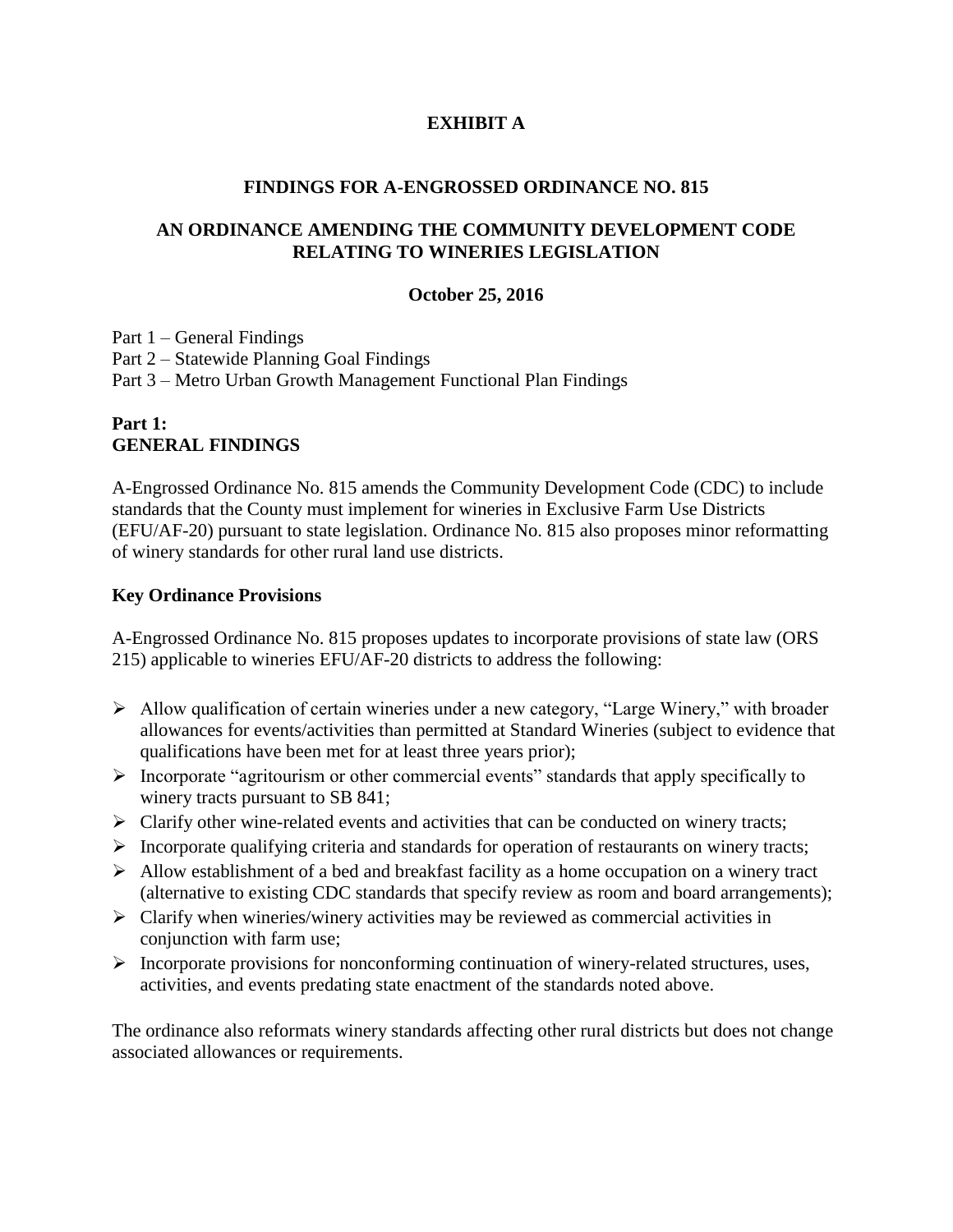Proposed CDC changes primarily affect Special Use Standards for Wineries (Section 430-145). Amendments to other sections are largely for consistency with proposed Special Use standards.

The list of all affected CDC Sections is as follows:

- $\geq$  340 Exclusive Farm Use District (EFU)
- $\geq$  344 Agriculture and Forest District (AF-20)
- $\geq$  346 Agriculture and Forest District (AF-10)
- $\geq$  348 Agriculture and Forest District (AF-5)
- $\geq$  350 Rural Residential Five Acre Minimum District (RR-5)
- $\geq 352$  Rural Commercial District (R-COM)
- $\geq$  354 Rural Industrial District (R-IND)
- $\geq$  356 Land Extensive Industrial District (MAE)
- $\geq 430-33$  Commercial Activities in Conjunction with Farm Use
- $\geq 430-63$  Home Occupation
- $\geq 430-145$  Special Use Standards (Winery)
- $\geq 440$  Nonconforming Uses and Structures

Because the ordinance would make changes that do not affect compliance with Oregon's Statewide Planning Goals (Goals), it is not necessary for these findings to address the Goals with respect to each amendment. The Washington County Board of Commissioners (Board) finds that the Goals apply to amendments covered by these findings only to the extent noted in specific responses to individual applicable Goals, and that each amendment complies with the Goals. Goals 15 (Willamette River Greenway), 16 (Estuarine Resources), 17 (Coastal Shorelands), 18 (Beaches and Dunes), and 19 (Ocean Resources) and related Oregon Administrative Rules (OAR) are not addressed because these resources are not located within Washington County.

The County is also required to make findings that the amendments are consistent with the requirements of Metro's Urban Growth Management Functional Plan (UGMFP). These findings are addressed in this document.

The Board finds that Statewide Planning Goal 14 (Urbanization) is not applicable because the area affected by this ordinance is entirely outside the urban growth boundary. Additionally, Statewide Planning Goal 4 does not apply because proposed changes and the legislation that requires them do not apply to resource forest lands (Exclusive Forest and Conservation District  $[EFC]$ ).

# **Part 2: STATEWIDE PLANNING GOAL FINDINGS**

The purpose of the findings in this document is to demonstrate that A-Engrossed Ordinance No. 815 is consistent with Statewide Planning Goals (Goals), Oregon Revised Statutes (ORS), Oregon Administrative Rule (OAR) requirements, Metro's Urban Growth Management Functional Plan (UGMFP), and Washington County's Comprehensive Plan (Plan). The County's Plan was adopted to implement the aforementioned planning documents and was acknowledged by the State of Oregon. The County follows the post-acknowledgement plan amendment (PAPA)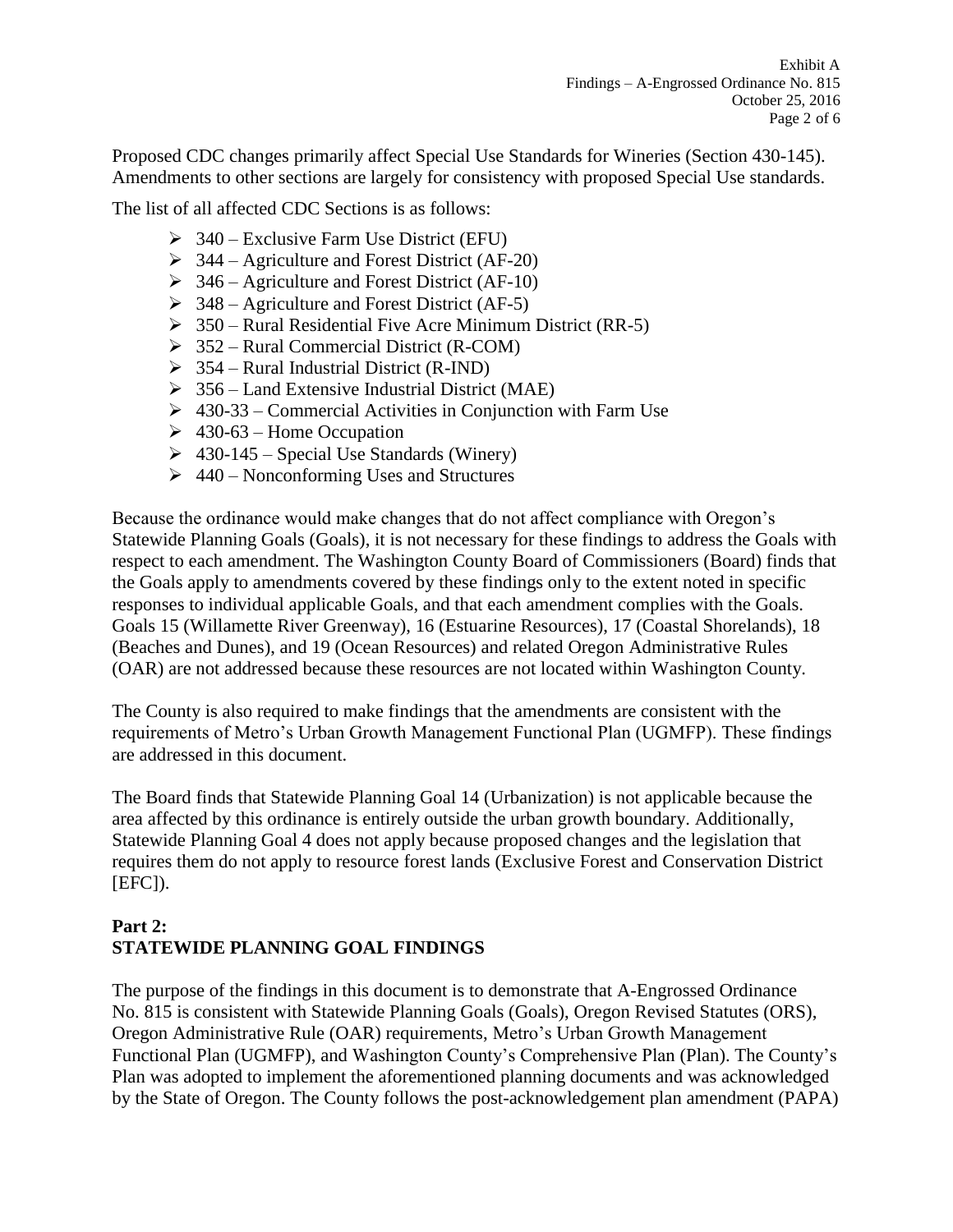process to update the Plan with new state and regional regulations as necessary and relies in part upon these prior state review processes to demonstrate compliance with all necessary requirements. No goal compliance issues were raised in the hearing proceedings described below. In addition, no map changes are proposed, and no proposed changes to text of the Plan implicate a goal compliance issue. The following precautionary findings are provided to demonstrate ongoing compliance.

# **Goal 1 – Citizen Involvement**

Goal 1 addresses Citizen Involvement by requiring the implementation of a comprehensive program to stimulate citizen participation in the planning process. Washington County has an acknowledged citizen involvement program that provides a range of opportunities for citizens and other interested parties to participate in all phases of the planning process. In addition, Chapter X of the County's Charter sets forth specific requirements for citizen involvement during review and adoption of land use ordinances. Washington County has followed these requirements for the adoption of A-Engrossed Ordinance No. 815.

# **Goal 2 – Land Use Planning**

Goal 2 addresses Land Use Planning by requiring an adequate factual base to support a decision as well as coordination with affected governmental entities. Washington County has an acknowledged land use planning process that provides for the review and update of the various elements of the Plan, which includes documents such as the Rural/Natural Resource Plan, Comprehensive Framework Plan for the Urban Area (CFP), Community Plans, Community Development Code (CDC), and Transportation System Plan (TSP). Washington County utilized this process to adopt A-Engrossed Ordinance No. 815.

Notice was coordinated with all affected governmental entities. Though none submitted comments directly in response to notice of A-Engrossed Ordinance No. 815, the Department of Land Conservation and Development (DLCD) provided some clarifications regarding pertinent statutes as requested by staff during ordinance preparation and proceedings.

## **Goal 3 – Agricultural Lands**

Goal 3 seeks to preserve and maintain agricultural lands for farm use, consistent with existing and future needs for agricultural products, forest and open space, and with the state's agricultural land use policies. Policy 15, Implementing Strategies (a) and (f), of the Rural/Natural Resource Plan include provisions for the preservation of agricultural lands.

A-Engrossed Ordinance No. 815 updates the Community Development Code to include standards that the County must implement for wineries in exclusive farm use districts (EFU and AF-20) pursuant to state legislation. Amendments to the CDC follow state law closely, including existing farmland protections of the law. As such, compliance with Goal 3 is not impacted.

## **Goal 5 – Natural Resources, Scenic and Historic Areas, and Open Spaces**

Goal 5 addresses the protection of natural resources and the conservation of scenic, cultural, and historic areas and open spaces by requiring local programs to protect these resources in order to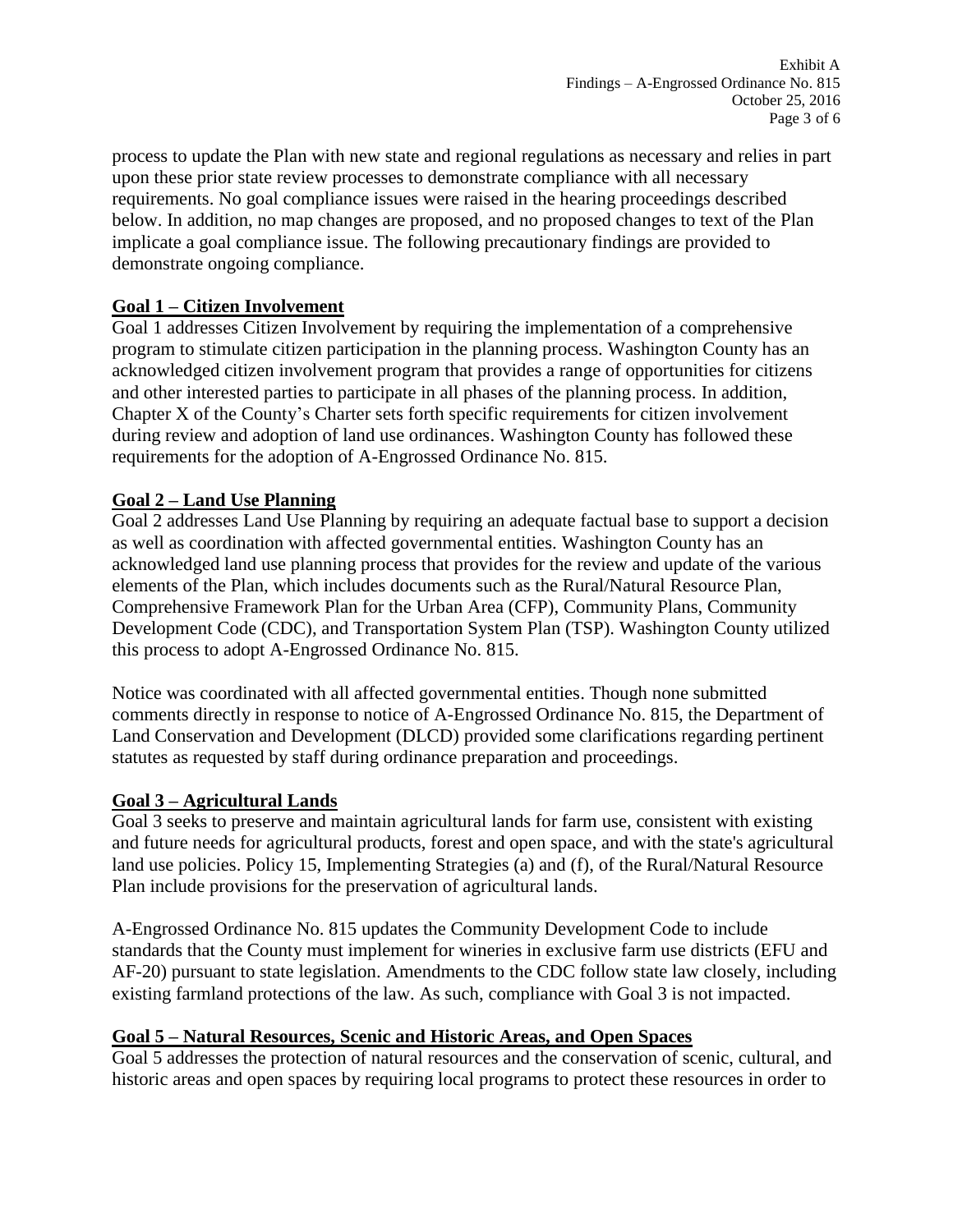promote a healthy environment and natural landscape that contributes to Oregon's livability for present and future generations.

In addition, OAR 660-023-0250 requires application of current Goal 5 provisions to postacknowledgment plan amendments (PAPAs) when the PAPA 1) creates or amends a resource list or a portion of an acknowledged plan or land use regulation that protects a significant Goal 5 resource, or 2) allows new uses that could be conflicting uses with a particular Goal 5 site.

Policies 10, 11 and 12 of the CFP, Policies 7, 9, 10, 11, 12 and 13 of the Rural/Natural Resource Plan, and various sections of the Community Plans and the CDC include provisions for the protection of Goal 5 resources.

CDC amendments proposed within A-Engrossed Ordinance No. 815 do not affect requirements that are in place for protection of Goal 5 resources.

## **Goal 8 – Recreational Needs**

Goal 8 requires local jurisdictions to satisfy the recreational needs of citizens and visitors by planning and providing for the siting of necessary recreational facilities. Policies 33, 34 and 35 of the CFP, Policy 24 of the Rural/Natural Resource Plan and the individual Community Plans address the recreational needs of Washington County's residents and visitors.

CDC amendments proposed within A-Engrossed Ordinance No. 815 do not affect required planning for recreational facilities. Amendments pursuant to state law that allow wineries to host events/activities, however, may facilitate potential for recreational opportunities on rural winery lands and may in turn contribute to offsite recreational activities such as bicycle touring between wineries. Accordingly, proposed amendments retain compliance with Goal 8.

#### **Goal 9 – Economic Development**

Goal 9 requires the provision of adequate opportunities throughout the state for a variety of economic activities vital to the health, welfare and prosperity of citizens. Policy 20 of the CFP and Policies 15, 16, 20 and 21 of the Rural/Natural Resource Plan set out the County's policies to strengthen the local economy. The CDC contributes to a sound economy by providing standards that facilitate development in an orderly and efficient fashion.

ORS 215.452 and 453 reflect provisions of Senate Bill 841, relating to wineries on land zoned for resource uses. The bill was sponsored by the Committee on Rural Communities and Economic Development. A-Engrossed Ordinance No. 815 implements provisions of the above. Winery activities allowed pursuant to state law appear to provide wineries with increased winemarketing potential and thereby increased potential for rural economic development. Winery activities may also serve as economic incubators beyond the scope of wine sales, drawing visitors to explore other rural businesses and amenities nearby such as farm stands, rural commercial restaurants, historic and recreational sites. A-Engrossed Ordinance No. 815 therefore appears consistent with the County's acknowledged policies and strategies for strengthening the local economy as required by Goal 9.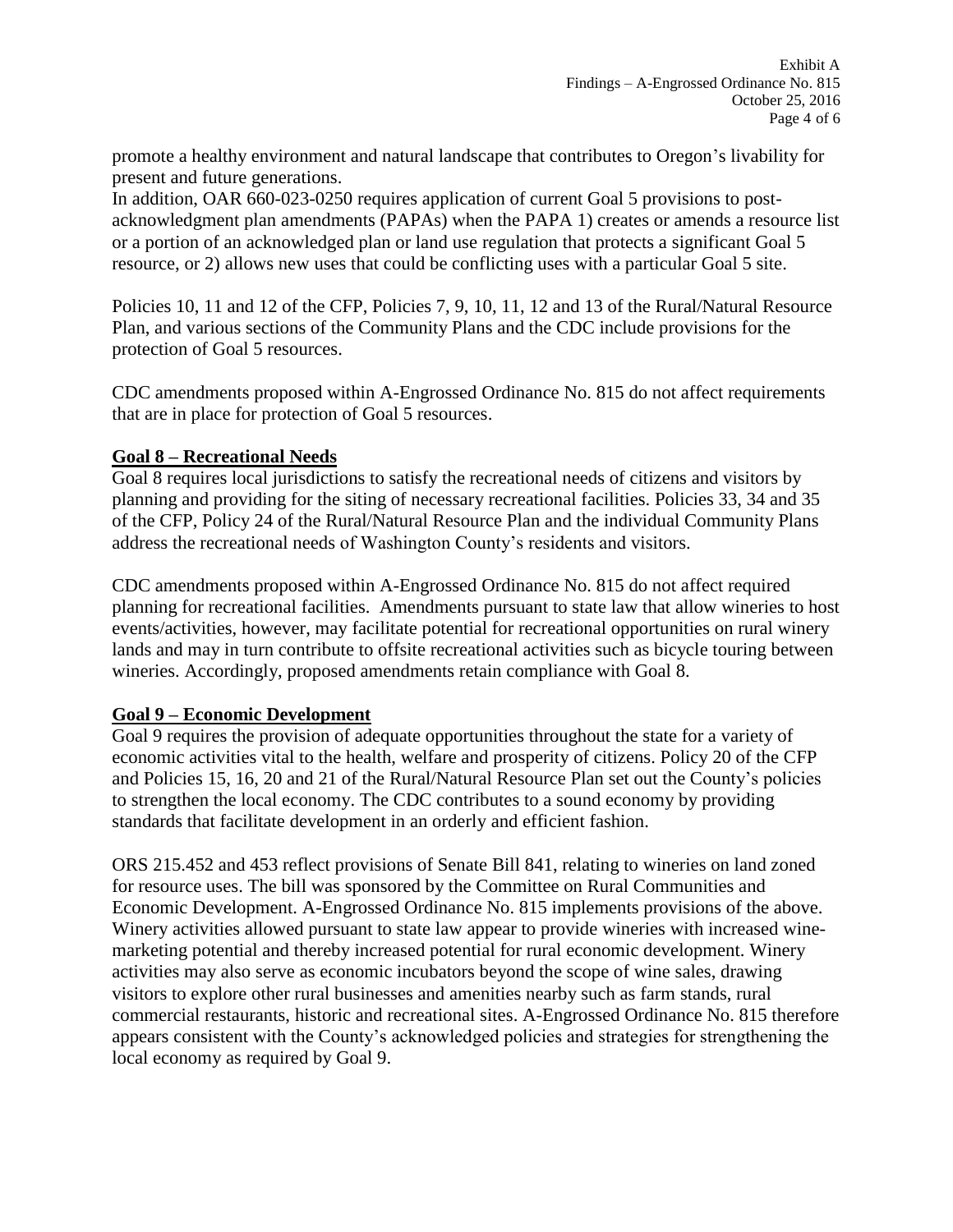## **Goal 10 – Housing**

Goal 10 requires the provision of housing, including adequate numbers of units within a range of prices, types and densities that provide realistic options to meet citizen needs. Policies 21, 22, 23, and 24 of the CFP, and Policies 19 and 25 of the Rural/Natural Resource Plan address the provision of housing in the urban and rural areas of the County. The CDC contributes to the provision of adequate housing by establishing standards that facilitate development in an orderly and efficient fashion.

A-Engrossed Ordinance No. 815 addresses housing only in the transient sense and to a negligible extent. The existing CDC allows for Bed and Breakfast facilities on exclusive farm use lands via permits for Room and Board arrangements consistent with state law. Pursuant to more recent state law, the ordinance adds an alternative for certain winery sites on exclusive farm use lands to seek permits for Bed and Breakfast facilities through an alternative permit process (Home Occupation permit). This provision does not appear to impact compliance with Goal 10 housing requirements.

# **Goal 11 – Public Facilities and Services**

Goal 11 requires a plan for the orderly and efficient arrangement of public facilities and services to serve as a framework for urban and rural development. Policies 15, 25, 26, 27, 28, 29, 30 and 31 of the CFP, and Policy 22 of the Rural/Natural Resource Plan address the provision of public facilities and services in the urban and rural areas of unincorporated Washington County. The CDC requires that adequate public facilities and services be available for new development. Proposed amendments do not alter this requirement; therefore compliance with Goal 11 is maintained.

## **Goal 12 – Transportation**

Goal 12 requires the provision and encouragement of a safe, convenient, multi-modal, and economic transportation system. Policy 32 of the CFP, Policy 23 of the Rural/Natural Resource Plan, and, in particular, the Transportation System Plan (TSP) describe the transportation system necessary to accommodate the transportation needs of Washington County. Implementing measures are contained in the Community Plans, the CDC, and the TSP. The County's TSP includes Rural Road Enhancement Study Corridors, monitored for minor enhancements (per OAR 660-012-0065) in coordination with affected rural communities as resources allow. The study corridors reflect certain roadways, originally built to accommodate local agricultural traffic and farm equipment, that are increasingly used for commercial freight transport, urban motorist/bicyclist commuting and recreation.

Proposed amendments affect standards for wineries and winery activities in rural areas. While they do not propose changes to transportation facilities, they do apply state law that allows application of conditions to a permit/license in order to manage traffic, access, and parking; and mitigate for related impacts to rural road facilities.

The amendments maintain compliance with the County's acknowledged policies and strategies for the provision of transportation facilities and services as required by Goal 12 (the